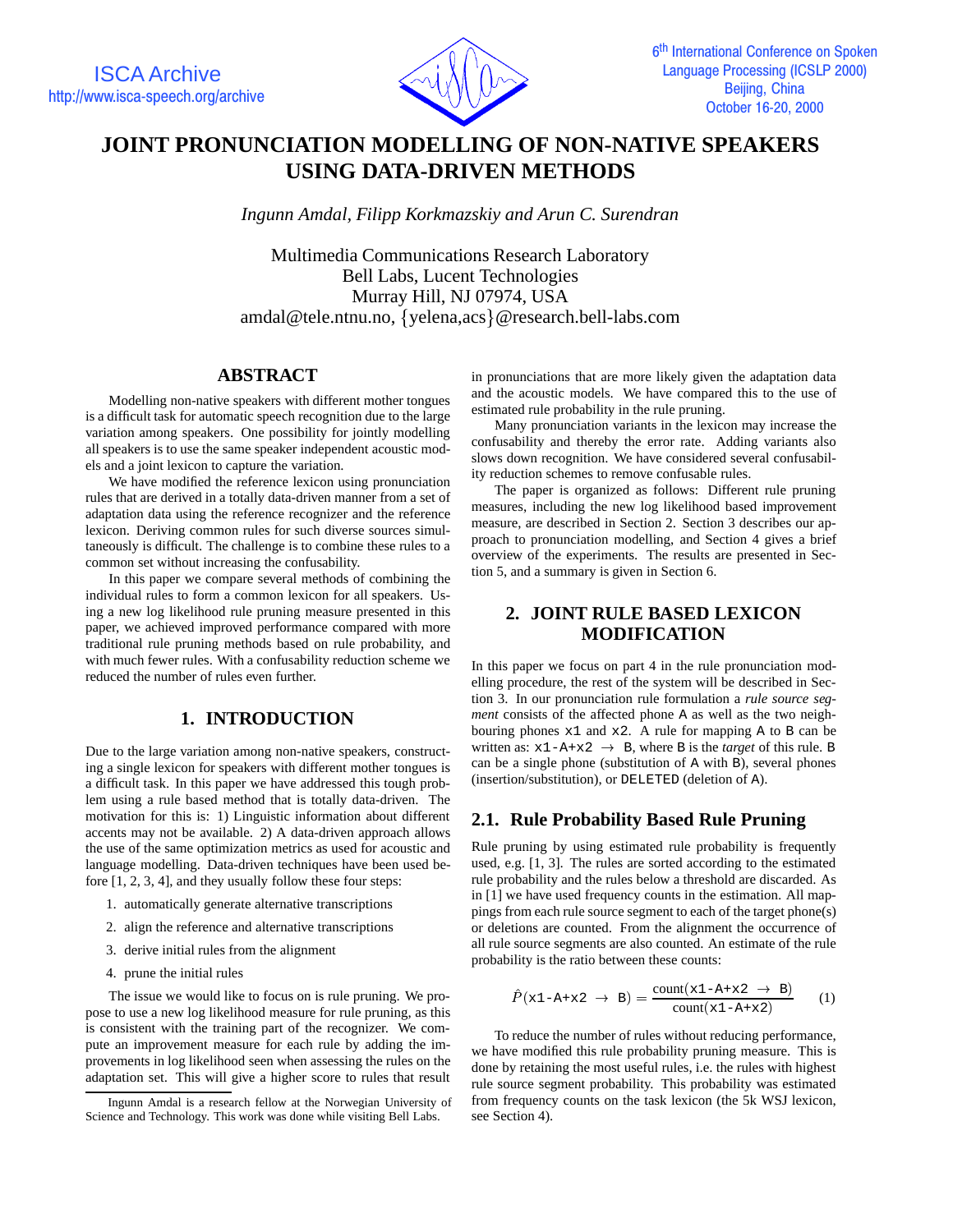### **2.2. Log Likelihood Based Rule Pruning**

We propose to use log likelihood improvements as a rule pruning measure, because this is more consistent with training of the rest of the recognizer. The acoustic models are trained using a maximum likelihood formulation and we have therefore chosen to use the same metric for rule pruning. We compare the log likelihood of the pronunciations affected by each rule with the log likelihood of the corresponding reference transcription. The measure will thus be a log likelihood ratio, giving a normalization that makes rule comparison easier. The rule pruning measure  $\mathcal I$ for an acoustic segment  $x_i$  affected by a rule using log likelihood improvement is:

$$
\mathcal{I}(x_i) = \log \left[ \frac{p(x_i | B_i^{\text{alt}}, \theta)}{p(x_i | B_i^{\text{ref}}, \theta)} \right]
$$
  
= 
$$
\log[p(x_i | B_i^{\text{alt}}, \theta)] - \log[p(x_i | B_i^{\text{ref}}, \theta)]
$$
 (2)

Here,  $B_i^{\text{ref}}$  is the reference pronunciation for the word belonging to  $x_i$ , and  $B_i^{\text{alt}}$  is the alternative pronunciation for the same word after modification according to the rule we want to assess.  $\theta$  is the set of parameters of the recognizer used in computing the log likelihoods.

For each rule, we combine the positive contributions from the words affected to compute an improvement measure <sup>M</sup>:

$$
\mathcal{M}(\text{rule }k) = \sum_{k' \in \mathcal{K}} \mathcal{I}(x_{k'}) \tag{3}
$$

Here,  $x_{k}$  is an acoustic segment for a word affected by rule k, and we sum over all such segments K where  $\mathcal{I}(x_{k'}) > 0$ . We do not include negative log likelihood contributions because we always keep the reference transcription in the lexicon, and  $\mathcal{I}(x_{k'}) < 0$ will mean that the reference pronunciation will be chosen. All positive contributions are added so that rules that are applied more frequently are favoured. This is deliberate, because we assume the rule source segments which are most frequent in the adaptation also are most useful in testing. If this is not the case, a weighting factor should be applied.

### **2.3. Confusability Reduction**

Because rule source segments that occur often will get a relatively higher score in our improvement measure  $M$ , we may get a lot of confusable rules, i.e. rules with the same rule source segment, but different target phone(s). These rules may be modelling the same variation and add superfluous complexity and confusability. An example is the rules  $sh-ax+n \rightarrow ah^1$  and  $sh-ax+n \rightarrow eh$ , where the actual pronunciation often seems to be somewhere inbetween /ah/ and /eh/. We have applied a confusability reduction approach by restricting the rule set to consist of at most one rule per rule source segment. We retained the rule with highest log likelihood improvement  $M$ . (In the example this is /ah/.)

The improvement measure  $M$  only assesses the performance of a rule on the correct word. To achieve a discriminative effect, the performance on the other words in the vocabulary will have to be assessed. A misclassification measure for an acoustic segment  $x_i$  belonging to the word  $i$ , compared with a new pronunciation for another word  $B_j^{\text{alt}}$ , can be defined as:

$$
d_1(B_j^{\text{alt}}, x_i) = \log[p(x_i|B_j^{\text{alt}}, \theta)] - \log[p(x_i|B_i^{\text{max}}, \theta)] \qquad (4)
$$

 $B_i^{\text{max}}$  is the pronunciation for word i with the highest score. If this measure is positive, we have a classification error. One possible loss function is therefore to count any errors introduced by the new pronunciation, implicitly making no model assumptions:

$$
l_1(B_j^{\text{alt}}, x_i) = \begin{cases} 0, & d_1(B_j^{\text{alt}}, x_i) \leq 0 \\ 1, & d_1(B_j^{\text{alt}}, x_i) > 0 \end{cases}
$$
 (5)

We sum over all acoustic segments  $x_i$  belonging to a word i to get the loss  $l_2(B_i^{\text{alt}}, \text{word } i)$ . To assess the performance of a new pronunciation  $B_i^{\text{alt}}$ , we combine the loss computed for all other words to find the total error count. Each rule will probably be applicable to several words, and we sum over all these words. A possible evaluation function for a rule  $k$  is to count the number of errors it introduces for all words  $K$  where this rule is applicable:

$$
\mathcal{L}(\text{rule } k) = \sum_{k' \in \mathcal{K}} \sum_{\text{all words } i} l_2(B_{k'}^{\text{alt}}, \text{word } i)
$$
 (6)

The measure  $\mathcal{L}(\text{rule } k)$  should be compared to the number of errors introduced by the corresponding reference pronunciations. A rule that increases the number of errors will add confusability and should be discarded.

One problem with both these confusability reduction schemes is that we only consider one rule at a time. To truly reduce confusability we have to look at the interaction between the rules, i.e. sets of rules. The error counting scheme can be extended to consider sets of rules by combining errors for several rules.

For a measure consistent with minimum classification error training we consider a metric similar to the one used in the training of the acoustic models, e.g. [5]:

$$
d_2(x_i) = -\log p(x_i|B_i^{\max}, \theta)
$$
  
+ 
$$
\log \left[ \frac{1}{N-1} \sum_{j,j \neq i} e^{\log p(x_i|B_j^{\max}, \theta) \cdot \eta} \right]^{1/\eta}
$$
 (7)

 $B_i^{\max}$  is the best pronunciation for word i, and  $B_i^{\max}$  is the best pronunciation for a competing word  $j$ . This will be a smoothed misclassification measure where the most confusable pronunciations are given higher weight.  $\eta$  is a positive constant governing the weighting.

# **3. DATA-DRIVEN PRONUNCIATION RULE MODELLING**

To achieve a purely data-driven approach the recognizer is used to generate the alternative transcriptions [1, 2, 3]. Instead of modelling the pronunciations for each word directly, we have modelled pronunciation rules, because the rule source segments will occur more frequently than words and thereby give more reliable estimates. Besides, for our task the vocabulary of the adaptation set is quite different from the test set.

### **3.1. Alternative Transcriptions**

All systematic differences between the reference and the alternative transcriptions should be considered as possible pronunciation rules. We have therefore chosen to use a phone loop grammar as in [3]. The alternative transcriptions can contain two types of errors. Either they can be too similar to the reference transcription

<sup>&</sup>lt;sup>1</sup>We have used the ARPABET phonetic alphabet for the transcriptions.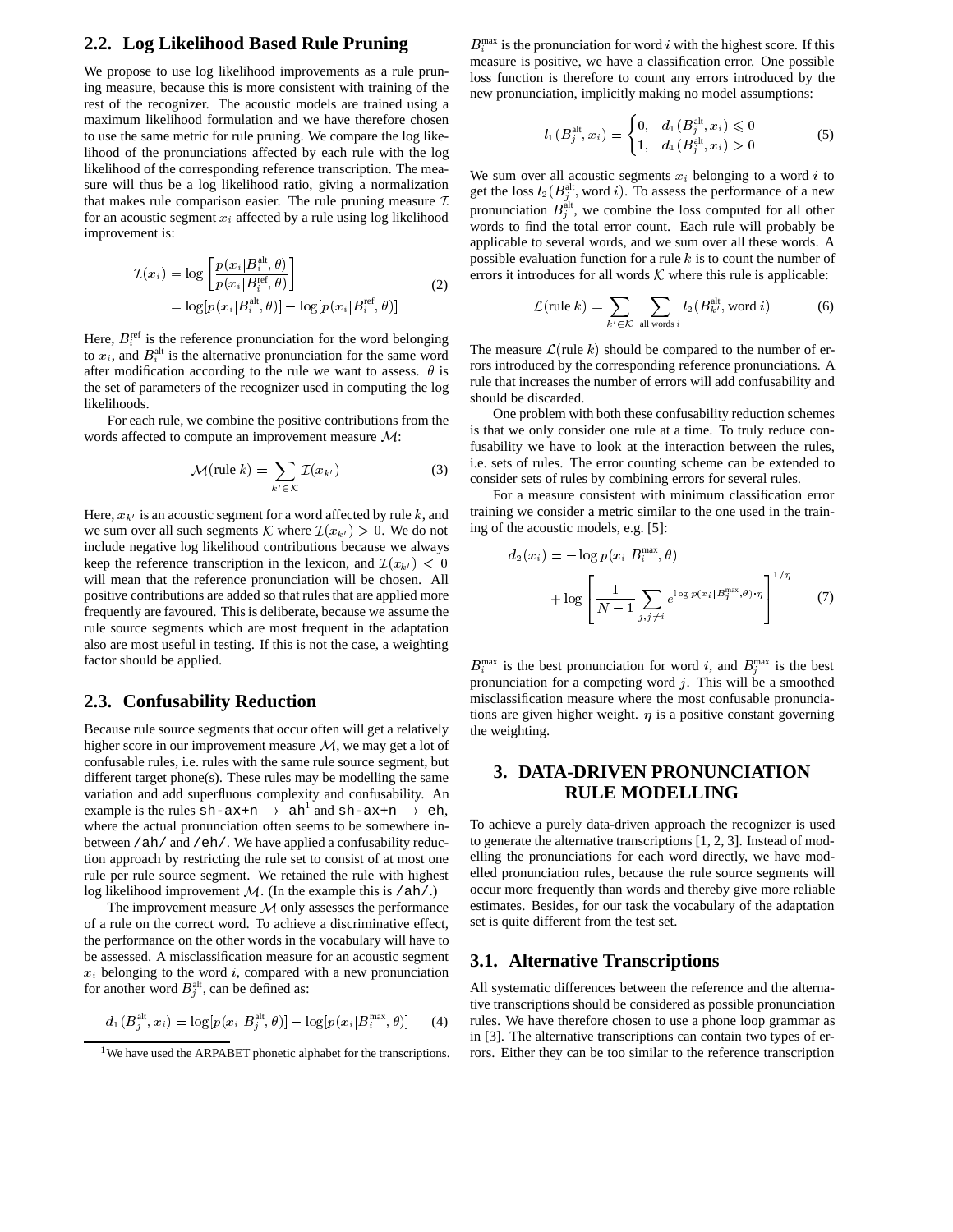and hide the differences that actually exists in the data, or they can contain transcription errors. We assume that the transcription errors will not be systematic, and since the rule derivation methods we use rely on revealing systematic differences between the two transcriptions, these errors will be discarded.

The phone loop transcription was performed with 5-best recognition to get more transcriptions. As we have a limited amount of data this is favourable. In order to maintain time information we have performed the phone loop recognition on isolated words. This ensures that we compare transcriptions belonging to the same acoustic data. The drawback is that it restricts our experiments to finding word internal rules.

# **3.2. Alignment of Reference and Alternative Transcriptions**

A reference transcription of the data was obtained using the reference lexicon. The alternative transcription obtained by phone loop recognition was aligned to this reference transcription by dynamic programming. The cost of a substitution was set inversely proportional to a measure based on statistical co-occurrence of phones. This measure is called *association strength* and estimates probabilities for phone-to-phone mappings from the acoustic data, making the alignment totally data-driven. Algorithm details on the association strength can be found in [6]. As we have more phones in the reference than the alternative transcription, the cost in the dynamic programming is set higher for an insertion than for a deletion.

### **3.3. Rule Extraction**

The pronunciation rules were derived from the alignment of the reference and alternative transcriptions; this is an approach similar to e.g. [1]. For our experiments we have small amounts of data, and we have therefore chosen to use only one preceding and one succeeding phone as context for the phone-to-phone rules. In [4] the immediate phone neighbours are shown to be the most important context.

Only rules that were applicable, i.e. where the rule source segment appeared in one or more of the words in the task lexicon, were maintained. We merged the rule-generated pronunciations with the reference lexicon as we have little data [2, 3]. We used no pronunciation probabilities in the lexica. A rule was not counted if it appeared less than 6 times. This threshold was chosen because we wanted to prohibit rules made from just one word uttered by a single speaker, as we used a 5-best phone loop. We derived only word internal rules.

### **4. EXPERIMENTS**

We have applied our method to the Wall Street Journal (WSJ) adaptation and test set for non-native speakers of American English (Spoke3, November 93). This part of the test consists of 10 speakers reading 40 sentences for adaptation and 40–43 sentences for testing.

The vocabulary of the test sentences is the 5k WSJ vocabulary. The reference 5k lexicon was generated with the Bell Labs Text-to-Speech system. For the test set a closed trigram language model for the 5k vocabulary was used. The adaptation set consisted of other words, and we used the lexicon generated for the 64k WSJ vocabulary. A reference recognizer with 12 Mel frequency cepstral coefficients plus log-energy term and their first and second derivatives was trained on 84 native speakers (WSJ0 SI-84). Phonetic decision tree state tying was used to build triphone HMMs. This recognizer gave the baseline result of 29.2% WER. For tests on all 10 speakers the 95% confidence interval for this WER is [28.2 – 30.3]%.

The alternative transcriptions were generated using the speaker independent recognizer trained on native speakers. Speaker adapted acoustic models may help produce a better set of pronunciation rules. On the other hand these rules will be more difficult to merge into a common lexicon, and the mismatch between the models used for recognition (common models) and the adapted ones used for rule derivation may be a problem. Preliminary experiments did not give promising results.

## **5. RESULTS**

### **5.1. Rule Probability Based Rule Pruning**

We found individual rules by computing individual association strengths and alignments for each speaker. The variation between speakers is large, and it seems reasonable to find rules for each speaker separately and later merge them to make a common lexicon. The individual rules were selected using different thresholds for the estimated individual rule probability (IRPR).

A joint lexicon based on rule probability was made by merging the counts for the individual rules. Using IRPR  $\geq 50\%$  for each speaker, merging the counts, and using a threshold for the estimated joint rule probability (JRPR)<sup>&</sup>gt; 50%, gave a WER of 28.8% compared to the baseline WER of 29.2%. This lexicon had an average number of pronunciations per word (PPW) of 1.34 using 75 rules, and will be used for later comparison to log likelihood based lexica with the same number of rules. Results using different thresholds for both IRPR and JRPR are shown in Table 1. The best result was a WER of 28.4% obtained with IRPR  $> 50\%$  and JRPR  $> 40\%$ , using 140 rules giving a PPW of 1.50. As we can see, lower thresholds on IRPR give less improvement.

| <b>IRPR</b> | $JRPR > 30\%$ | JRPR $>40\%$ | $JRPR > 50\%$ |
|-------------|---------------|--------------|---------------|
| 40%         | 28.6%         | 28.9%        | 29.0%         |
| $>50\%$     | 28.8%         | 28.6%        | 28.8%         |
| 50%         | 28.4%         | 28.4%        | 28.6%         |

**Table 1:** Results in WER for merged rules using different thresholds on the individual (IRPR) and joint rule probability (JRPR).

The modified rule probability scheme was tried by using the top 30 rules for each speaker after sorting the rules by rule source segment probability. These  $40.30 = 1200$  rules were then merged by adding the counts. Using a JRPR<sup>&</sup>gt; 50% we got 82 rules, a PPW of 1.41 and WER 28.4%. We achieved equal performance with a smaller lexicon, showing that sorting by rule source segment probability retained the most useful rules.

### **5.2. Log Likelihood Based Rule Pruning**

Using the log likelihood pruning on rules sorted by merged rule counts did not give further improvement, in some cases less improvement over baseline. The rules restricted by the joint rule probability threshold may be too pruned. Instead, we used only the log likelihood improvement measure to find the best combined